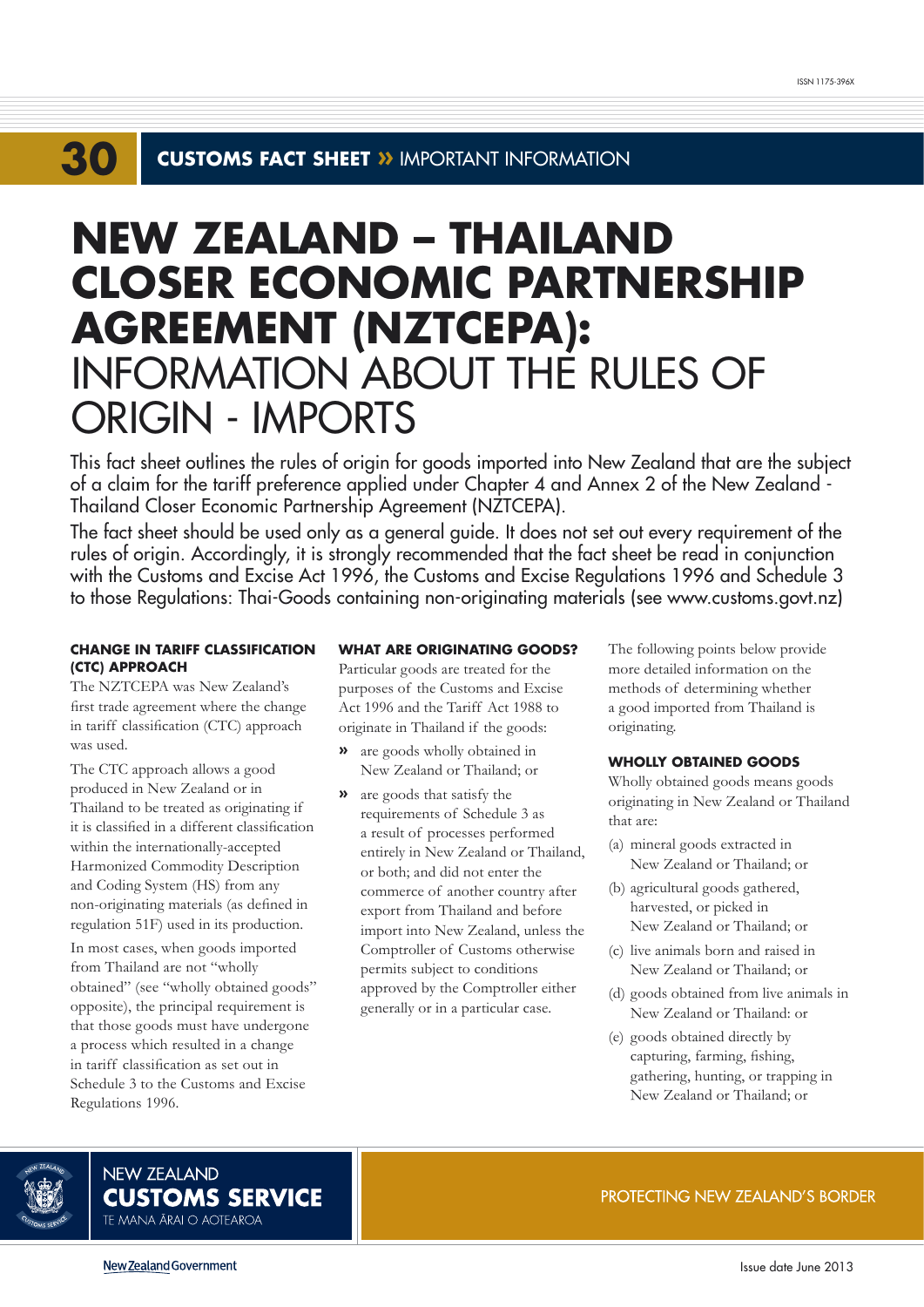- (f) goods (including fish, plants, shellfish, and other marine life):
	- (i) taken from within the territorial sea or the relevant maritime zone of Thailand seaward of the territorial sea under Thailand's applicable laws in accordance with the United Nations Convention on the Law of the Sea 1982, or taken from within the territory sea or the relevant maritime zone of New Zealand; or
	- (ii) taken from the high seas by a vessel flying, or entitled to fly, the flag of New Zealand or Thailand.
- (g) goods obtained or produced, from goods referred to in paragraph (f), on factory ships flying, or entitled to fly, the flag of New Zealand or Thailand; or
- (h) goods taken by:
	- (i) Thailand, or a person of Thailand, from the seabed or subsoil beneath the seabed of the territorial sea or the continental shelf of Thailand, in accordance with the United Nations Convention on the Law of the Sea 1982; or
	- (ii) New Zealand or a person of New Zealand, from the seabed or subsoil beneath the seabed of the territorial sea or the continental shelf of New Zealand.
- (i) waste and scrap derived from production of goods in New Zealand or Thailand, or used goods collected in New Zealand or Thailand, if those goods are fit only for the recovery of raw materials; or
- (j) produced entirely in New Zealand or Thailand exclusively from goods referred to in paragraphs (a) to (i) above.

Such goods are typically natural resource-based products obtained or produced in New Zealand or Thailand, or by or onboard Thai or New Zealand ships, and final products made from these that do not include any nonoriginating materials. (Waste and scrap, and used goods, covered by (i) above, are an exception to this, and are treated for the purposes of the Thai rules of origin regulations as containing no nonoriginating materials).

**Examples:** Minerals mined in Thailand, and gold jewellery made in Thailand solely from gold mined in Thailand are examples of goods qualifying as originating under these wholly obtained goods provisions.

## **GOODS PARTLY PRODUCED IN NEW ZEALAND AND/OR THAILAND**

These are goods manufactured in New Zealand or Thailand, or both, and are produced wholly or, in part, from non-originating materials. A general outline of the criteria conferring originating status is as follows:

- **»** for goods other than those of Tariff chapters 50 to 64 inclusive, a change in tariff classification (CTC) as specified by the product-specific rule of origin applicable to the tariff classification of the finished good.
- **»** for goods of Tariff chapters 50 to 64 inclusive, a CTC plus a regional value content (RVC) of not less than 50 percent of the export FOB value of the good must be achieved.
- **»** for goods classified in Chapter 27 through to and including Chapter 40, an alternative chemical reaction rule can be utilised to confer originating status on the final good. In such instances, compliance with the chemical reaction rule, or alternatively the product-specific rule of origin specified in Schedule 3 to the Regulations, will confer originating status on a good.

### **Note:**

A chemical reaction means a process, including a biochemical process, which results in a molecule with a new structure by breaking intramolecular bonds and forming new intramolecular bonds, or by altering the spatial arrangement of atoms in a molecule. The following are not considered to be a chemical reaction for the purposes of this definition:

- dissolving in water or solvents.
- the elimination of solvents, including solvent water.
- the addition or elimination of water of crystallisation.
- **»** the production process that generates the change in tariff classification of the materials used to produce a good must be performed in New Zealand or Thailand, or both.
- **»** the goods must not enter the commerce of another country after export from Thailand and before import into New Zealand, unless the Comptroller of Customs otherwise permits subject to conditions approved by the Comptroller either generally or in a particular case.

#### **Note:**

Except where goods are subject to a RVC, goods produced by minimal processes, (operations or processes which contribute minimally to the essential characteristics or properties of goods) with some examples being, drying, freezing, classification or grading, grouping in packets, packing, dilution, simple assembly, etc, must not be treated as originating goods even where those minimal processes meet change in tariff classification requirements specified in Schedule 3 to the Regulations.

Packing materials and containers in which the goods are packaged for transport are not included in determining the origin of the good.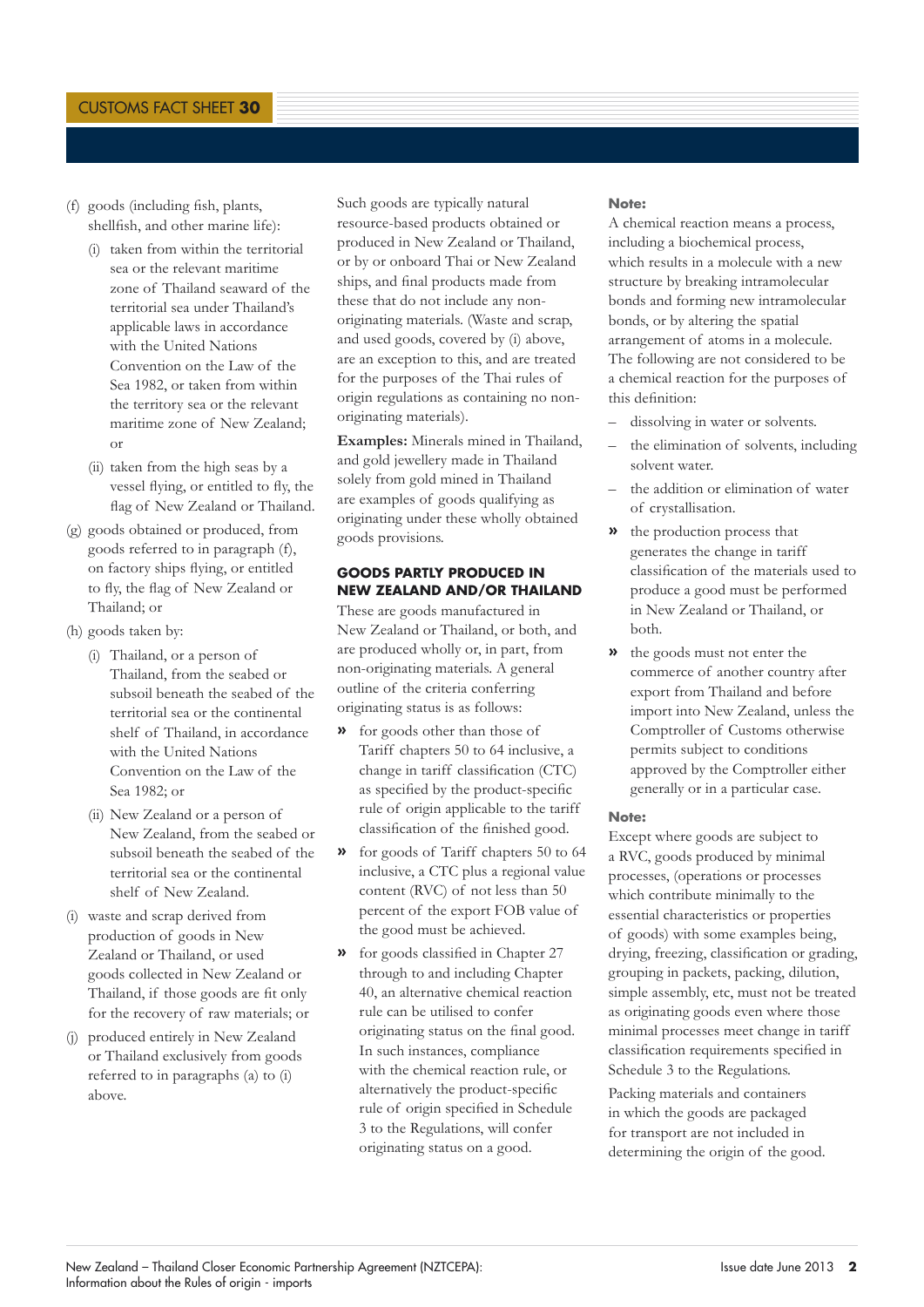Materials originating in New Zealand that are used in the production of particular goods in Thailand are deemed to originate in Thailand.

Any material of unknown or unconfirmed origin is treated as a nonoriginating material.

# **The de minimis rule**

Particular goods that do not satisfy a change in tariff classification required by Schedule 3 are originating goods if:

- (a) the value of non-originating materials used in their production does not exceed 10 percent of the FOB value of the goods; and
- (b) the good meets all other applicable criteria of the Regulations.

## **WHAT ARE NON-ORIGINATING MATERIALS?**

Non-originating materials are those materials used in the production of goods in New Zealand or Thailand that would not qualify as originating under the Regulations. These are:

- **»** materials that are not wholly obtained in New Zealand or Thailand.
- **»** materials or components imported from a third country.
- **»** materials or components that are made in New Zealand or Thailand using imported inputs which do not meet the applicable rule of origin.

## **GOODS THAT MEET THE REQUIREMENTS OF A PRODUCT SPECIFIC RULE**

## **(a) Change in Tariff Classification (CTC)**

By and large, the product-specific rules of origin for Thai goods are CTC based. This requires the production process within New Zealand and/or Thailand to result in a good classified in a different tariff heading (Harmonized System 4-digit) or subheading (Harmonized System 6-digit), as appropriate, than that of any non-originating materials.

To determine what the product-specific rule is, and whether or not a good is an originating good, a manufacturer, importer, or exporter must first determine the tariff classification of the good and the tariff classification of any non-originating materials that go into the production of that good.

The tariff classification of the traded good can then be used to locate the product-specific rule related to that good in Schedule 3 to the Regulations.

The difference between the classification of the traded good and the classification of the material(s) that went into the manufacture of that good will determine whether or not the conditions of the specific CTC rule have been met. The following example illustrates how a CTC rule operates in practice.

**»** a Thai producer of steel nails classified in HS heading 73.17 uses non-originating steel wire classified in HS heading 72.17.

The rule for steel nails of HS heading 73.17, specified in Schedule 3, reads as follows:

"Change to heading 7317 from any other heading."

The result of this rule is that the steel nails are treated as originating in Thailand. This is because the non-originating steel wire is classified within a different tariff heading from the steel nails.

Some CTC rules include the phrase, "except from [heading / subheading specified]". The "except-from" rules are intended to ensure that processing deemed to be of minimal significance does not, in itself, confer origin.

## **A comment on packaging materials and containers**

Packaging materials and containers in which goods are packaged for retail sale, if classified with those goods, are not included in determining whether non-originating materials used in the production of those goods have undergone the applicable CTC as set out in Schedule 3.

## **A comment on accessories, spare parts, and tools**

If goods are subject to a CTC requirement (as set out in Schedule 3) any accessories, spare parts, or tools delivered with originating goods that form part of the standard accessories, spare parts, or tools for those goods **must** be treated as originating goods and must be disregarded in determining whether or not all the non-originating materials used in the production of the originating goods undergo the applicable CTC, if:

- **»** the accessories, spare parts, or tools are not invoiced separately from the originating goods; and
- **»** the quantities and value of the accessories, spare parts, or tools are customary for the originating goods.

## **(b) The 50 percent regional value content rule**

This rule (required in respect of goods classified in Chapters 50 to 64) departs from New Zealand's traditional 50 percent threshold "ex factory cost — added value" approach. Instead, the NZTCEPA provides for a "build down" formula calculated from the export FOB value of the good. In short, this formula requires the CIF value of all non-originating materials used in the production of a good to be deducted from the export FOB value. To comply with the rule, the outcome must be not less than 50 percent of the export FOB value. The formula is as follows:

$$
RVC = \frac{FOB - VNM}{FOB} \times 100
$$

- **»** RVC is the regional value content expressed as a percentage.
- **»** FOB is the FOB value of the goods.
- **»** VNM (value of non-originating materials) is the CIF value of nonoriginating materials.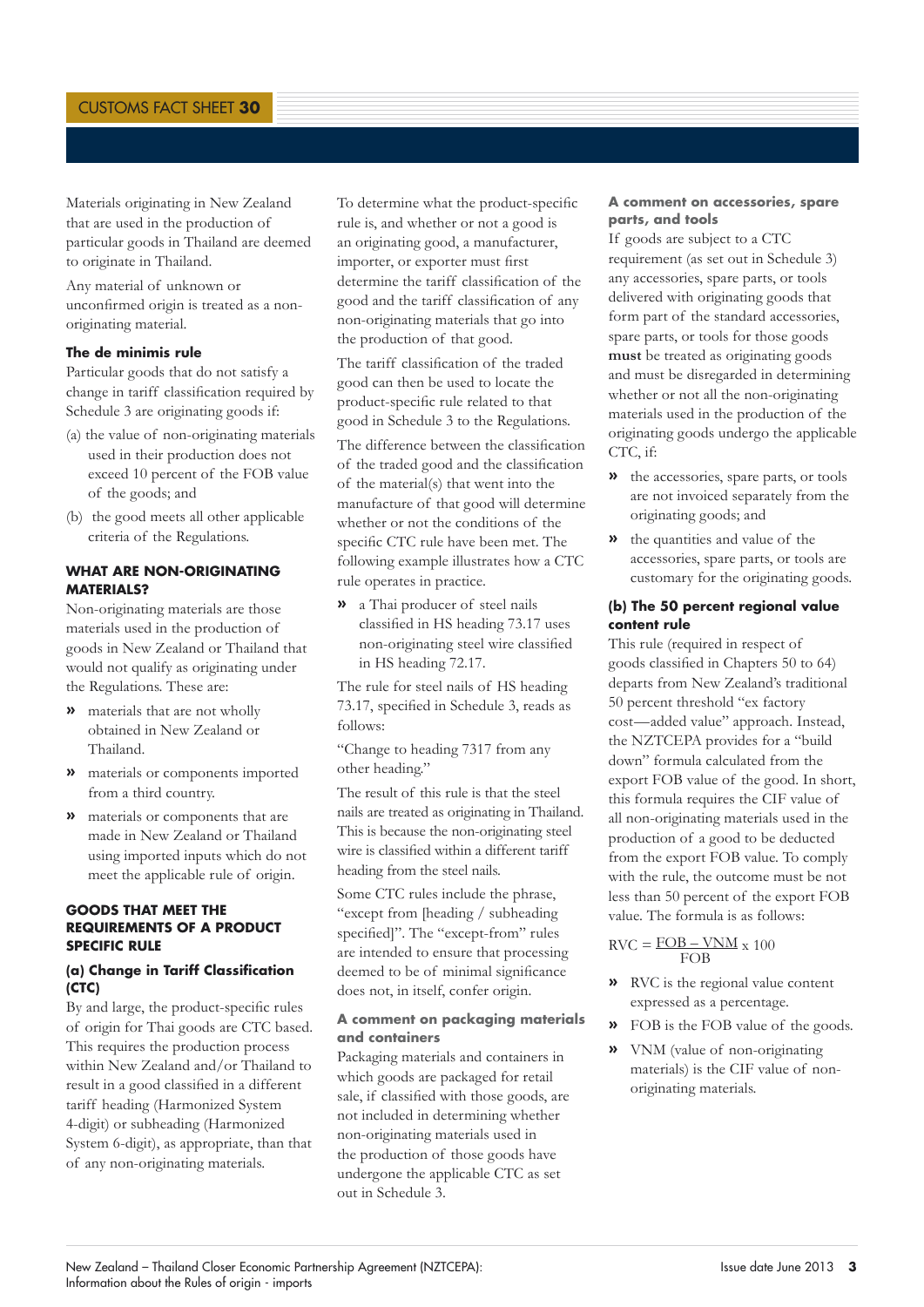## **Example**

A producer sells a good for \$100 in an arm's length sale. The CIF value of nonoriginating materials used in production of the good is \$40.

Using the above formula, the producer calculates the RVC as follows:

$$
RVC = \frac{100 - 40}{100} \times 100 = 60\%
$$

In this example, deducting the CIF value of non-originating materials from the FOB value results in residual qualifying content of 60 percent, which means the good, subject to also meeting the CTC requirement, is originating and entitled to tariff preference.

## **A comment on packaging materials and containers**

If the goods are subject to an RVC requirement, then the value of the packaging materials and containers used for retail sale will be counted as originating or non-originating, as the case may be, in calculating a RVC.

## **A comment on accessories, spare parts, and tools**

If the goods are subject to an RVC requirement, then the value of the standard accessories, spare parts, or tools for those goods is taken into consideration as originating materials or non-originating materials, as the case may be, in calculating the RVC of the goods.

#### **Note:**

This provision does not apply where the accessories, spare parts, or tools have been added solely for the purposes of artificially raising the RVC of the goods.

## **WHAT CONDITIONS ARE PRECEDENT TO ENTRY AT PREFERENTIAL RATES?**

The Customs and Excise Act 1996 places the onus upon the importer to make a correct and accurate declaration in respect to the origin of goods.

An importer in New Zealand may claim the applicable tariff preference on the basis of a declaration made by the producer or exporter. In this respect the Thai producer or exporter may certify on the face of the export invoice (in English) one of the following declarations.

# **Goods wholly obtained**

"I (state name and position) hereby declare that the goods enumerated on this invoice originate in (New Zealand) (Thailand) and comply with the provisions of Article 4.2.1(a) of the NZTCEPA".

#### **Goods partly produced**

"I (state name and position) hereby declare that the goods enumerated on this invoice originate in (New Zealand) (Thailand) and satisfy the requirements of Article 4.2.1(b) and Annex 2 of the NZTCEPA."

*In circumstances where goods are invoiced from a third country but exported directly from New Zealand or Thailand, the following declarations will apply:*

Goods wholly obtained

"I (state name and position) of (state name of entity invoicing the goods) being the authorised agent of (state name of producer of the goods) hereby declare that the goods enumerated on this invoice originate in (New Zealand) (Thailand) and comply with the provisions of Article 4.2.1(a) of the NZTCEPA".

## Goods partly produced

"I (state name and position) of (state name of entity invoicing the goods) being the authorised agent of (state name of producer of the goods) hereby declare the goods enumerated on this invoice originate in (New Zealand) (Thailand) and satisfy the requirements of article 4.2.1(b) and Annex 2 of the NZTCEPA."

#### **Note:**

- (1) Provided the meaning is clear, minor variations of the declaration are acceptable, and
- (2) While such certification may be accepted as attesting to the origin of the goods, it should not be regarded as determinative of this status. Customs may request further evidence that the goods are the origin of New Zealand or Thailand as the case may be. This evidence may require the importer to demonstrate the exporter is also a manufacturer and produced the goods for which preference is claimed. Where a regional value content rule also attaches to a good's preferential status, further details may be called for.

## **WHAT ARE ADVANCE RULINGS?**

While the NZTCEPA requires advance rulings to be available only in respect of tariff classification, the Customs and Excise Act 1996 also provides for rulings to be issued on matters relating to the origin of goods. These rulings are, subject to certain conditions, binding on Customs, and provide a degree of certainty as to the origin of goods imported to New Zealand.

## **HOW DO I APPEAL AGAINST CUSTOMS DECISIONS?**

The Customs Appeal Authority (CAA) is an independent authority that provides an avenue to appeal against decisions made by Customs, including determinations as to the origin of goods. The appeal should be addressed directly to the CAA and be accompanied by the relevant fee of \$410. The appeal must be lodged within 20 working days after the decision of the Comptroller was given.